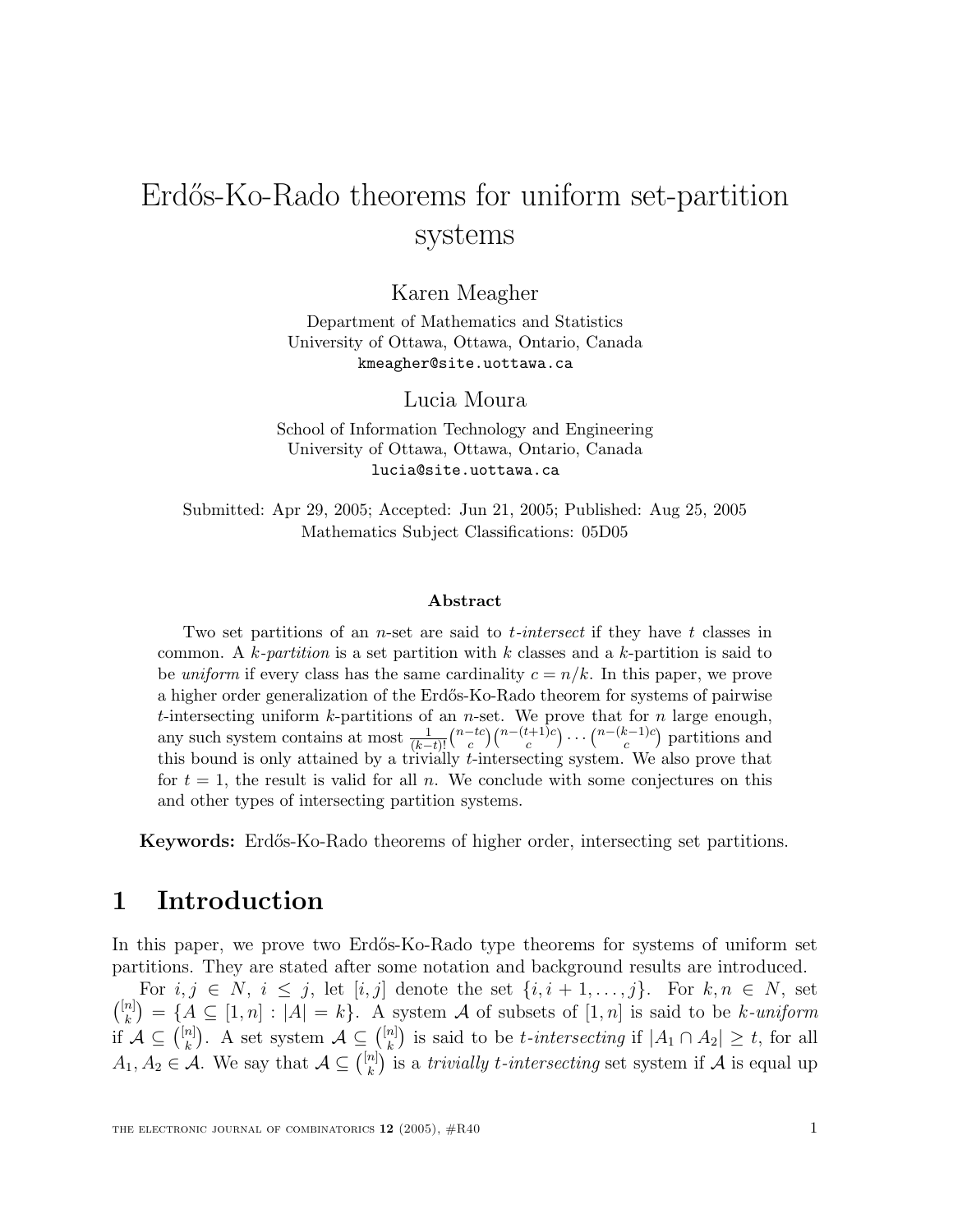to permutations on  $[1, n]$  to

$$
\mathcal{A}(n,k,t) = \left\{ A \in \binom{[n]}{k} : [1,t] \subseteq A \right\}.
$$

The Erdős-Ko-Rado theorem [5] is concerned with the maximal cardinality of  $k$ uniform t-intersecting set systems as well as with the structure of such maximal systems.

**Theorem EKR** [5] Let  $n \geq k \geq t \geq 1$ , and let  $\mathcal{A} \subseteq \binom{[n]}{k}$  be a t-intersecting set system. If  $n \ge (k-t+1)(t+1)$ , then  $|\mathcal{A}| \le {n-t \choose k-t}$ . Moreover, if  $n > (k-t+1)(t+1)$ , then this bound is tight if and only if  $\mathcal A$  is a trivially t-intersecting set system.

The exact bound for n, given in the above theorem, was proven by Frankl  $|7|$  for  $t \geq 15$ and by Wilson  $[12]$  for general t. For more information on the Erdős-Ko-Rado theorem, see  $|4|$ .

Higher order extremal problems are extremal problems in which the elements in the system are set systems (called clouds) rather than sets. Ahlswede, Cai and Zhang [2] give a good overview of such problems. Most problems considered in [2] require that the clouds be pairwise disjoint. The direct generalization of the Erd˝os-Ko-Rado theorem for disjoint clouds proved to be false [1]. P. L. Erdős and Székely  $[6]$  survey higher order Erdős-Ko-Rado theorems where clouds are substituted by set systems with additional structure and the disjointness requirement for pairs of set systems is dropped. They consider, among other cases, the particular case in which each structure is a set partition.

A set partition of  $[1, n]$  is a set of disjoint non-empty subsets (called classes) of  $[1, n]$ whose union is  $[1, n]$ . Throughout this paper, we refer to set partitions as simply partitions. A partition P is called a k-partition if it contains k classes, that is,  $|P| = k$ . Denote by  $P_k^n$  the set of all k-partitions of  $[1, n]$ . A partition  $P \in P_k^n$  is said to be uniform if every class of P has the same cardinality, that is,  $|A| = n/k$ , for all  $A \in P$ . Denote by  $U_k^n$  the set of all uniform partitions in  $P_k^n$ . Let  $S(n, k)$  denote the Stirling number of the second type, that is  $S(n,k) = |P_k^n|$ . Analogously, denote  $U(n,k) = |U_k^n|$ . It is easy to see that for  $n = ck$ , we get

$$
U(n,k) = \frac{1}{k!} {n \choose c} {n-c \choose c} \cdots {n-(k-1)c \choose c},
$$

and for the trivial cases,  $U(0, 0) = 1$  and  $U(n, 0) = 0$  for  $n > 0$ .

A partition system  $P \subseteq P_k^n$  is said to be t-intersecting if  $|P_1 \cap P_2| \ge t$ , for all  $P_1, P_2 \in \mathcal{P}$ . So, two partitions are *t*-intersecting if they have at least  $t$  classes in common. We say that  $\mathcal{P} \subseteq P_k^n$  is a *trivially t-intersecting* partition system if  $\mathcal{P}$  is equal up to permutations on  $[1, n]$  to

$$
Q(n,k,t) = \{ P \in P_k^n : \{ \{1\}, \{2\}, \ldots, \{t\} \} \subseteq P \}.
$$

We say that  $\mathcal{P} \subseteq U_k^n$  is a *trivially t-intersecting* uniform partition system if  $\mathcal{P}$  is equal up to permutations on  $[1, n]$  to

$$
\mathcal{P}(n,k,t) = \{ P \in U_k^n : \{ [1,c], [c+1,2c], \dots, [(t-1)c+1,tc] \} \subseteq P \}.
$$

THE ELECTRONIC JOURNAL OF COMBINATORICS  $12$  (2005),  $\#R40$  2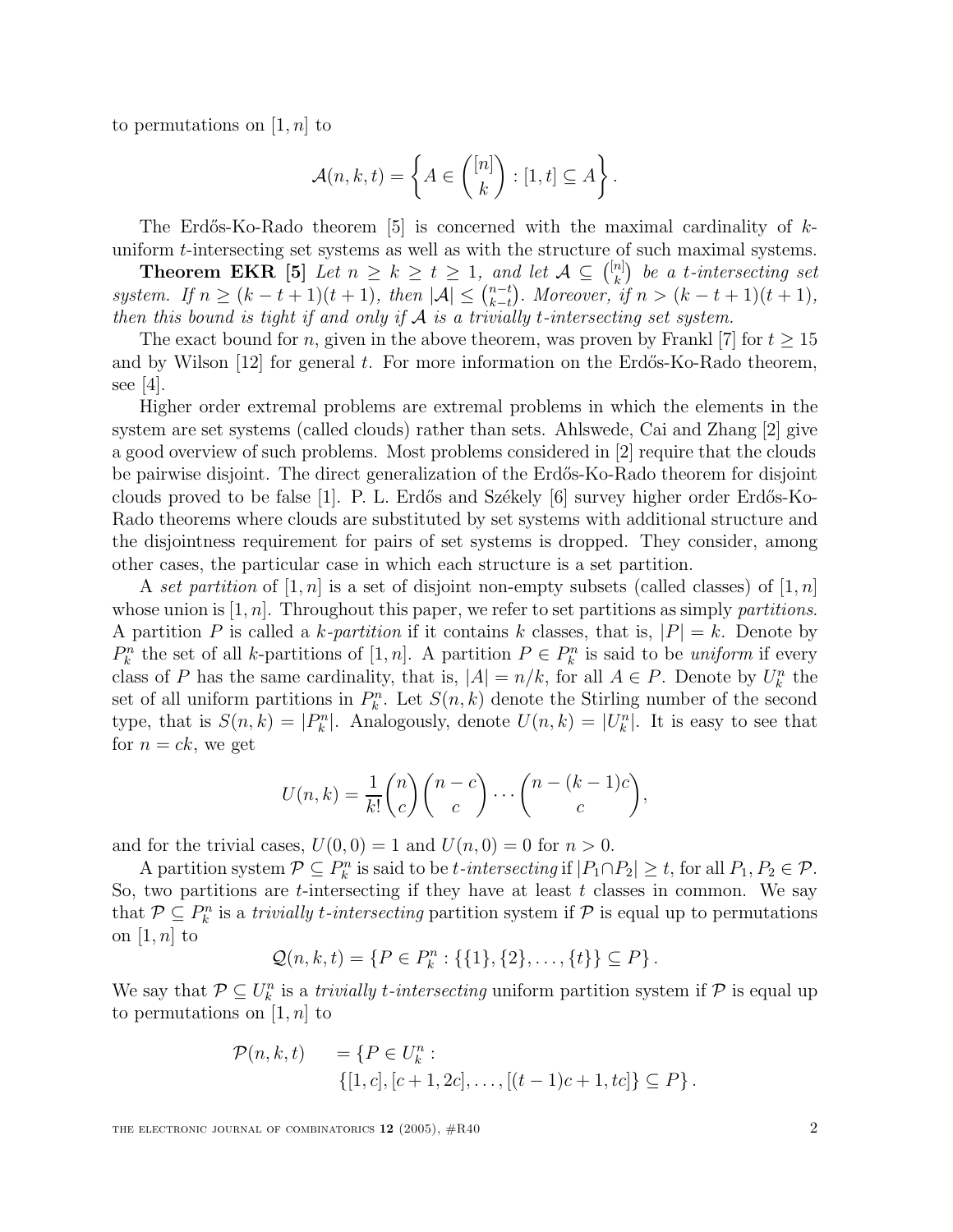P. L. Erdős and Székely observe that the following Erdős-Ko-Rado type result for t-intersecting partition systems holds.

**Theorem ES** [6] Let  $n \geq k \geq t \geq 1$ , and let  $\mathcal{P} \subseteq P_k^n$  be a t-intersecting partition system. If  $n \geq n_0(k, t)$ , then  $|\mathcal{P}| \leq S(n-t, k-t)$ . This bound is attained by a trivially t-intersecting partition system.

We prove analogous theorems for uniform partition systems that guarantee the uniqueness of the maximal system. Our first theorem completely settles the case  $t = 1$ .

**Theorem 1.** Let  $n \geq k \geq 1$ , and let  $\mathcal{P} \subseteq U_k^n$  be a 1-intersecting uniform partition system. Let  $c = n/k$  be the size of a class in each partition. Then,  $|\mathcal{P}| \leq U(n-c, k-1)$ . Moreover, this bound is tight if and only if  $P$  is a trivially 1-intersecting uniform partition system.

Our second theorem deals with general  $t$  and determines the cardinality and structure of maximal t-intersecting uniform partition systems when  $n$  is sufficiently large. In this theorem, *n* can be sufficiently large with respect to k and t or if  $c \geq t+2$  with respect to  $c$  and  $t$ .

**Theorem 2.** Let  $n \geq k \geq t \geq 1$ , and let  $\mathcal{P} \subseteq U_k^n$  be a t-intersecting uniform partition system. Let  $c = n/k$  be the size of a class in each partition. If  $(n \ge n_0(k, t))$  or  $(c \ge t+2)$ and  $n \geq n_1(c, t)$  then,

- 1.  $|\mathcal{P}| \le U(n tc, k t);$
- 2. moreover, this bound is tight if and only if  $P$  is a trivially t-intersecting uniform partition system.

When we set  $c = 2$ , our theorems determine a maximal family of 1-regular graphs that pairwise intersect on at least  $t$  edges. This is related to graph problems studied by Simonovits and S $\delta$ s [9, 10, 11] where maximal families of general graphs that intersect on a specified type of subgraph are considered. For  $c > 2$ , our theorems determine the maximal family of 1-regular c-uniform hypergraphs that intersect in at least  $t$  edges.

In Section 2, we give a straightforward lemma from which we can easily prove Theorem 1 for all cases except  $c = 2$  and Theorem 2. Indeed, the proof of Theorem 1 for  $c = 2$  is the only more involved case. Since this proof applies to all c, it is presented in this generality in Section 3. In Section 4, we mention a generalization of the concepts and results for when c does not divide  $n$ , which naturally arises from looking at each partition as a maximal matching on a complete uniform hypergraph. In Section 5, we discuss conjectures which include other types of intersecting partition systems.

In the proofs of Lemmas 3–6 in the following sections, we apply a version of the kernel method introduced by Hajnal and Rothschild [8].

#### **2** Proof of Theorem 1 for  $c \neq 2$  and Theorem 2

A blocking set  $\mathcal{B} \subset \binom{[n]}{c}$  for a uniform partition system  $\mathcal{P} \subseteq U^n_k$  is a set of c-sets, with  $c = n/k$ , such that  $|\mathcal{B} \cap P| \geq 1$ , for all  $P \in \mathcal{P}$ .

Let  $P \subseteq U_k^n$ ,  $c = n/k$  and let A be a c-set of  $[1, n]$ . We denote  $P_A = \{P \in \mathcal{P} : A \in P\}$ .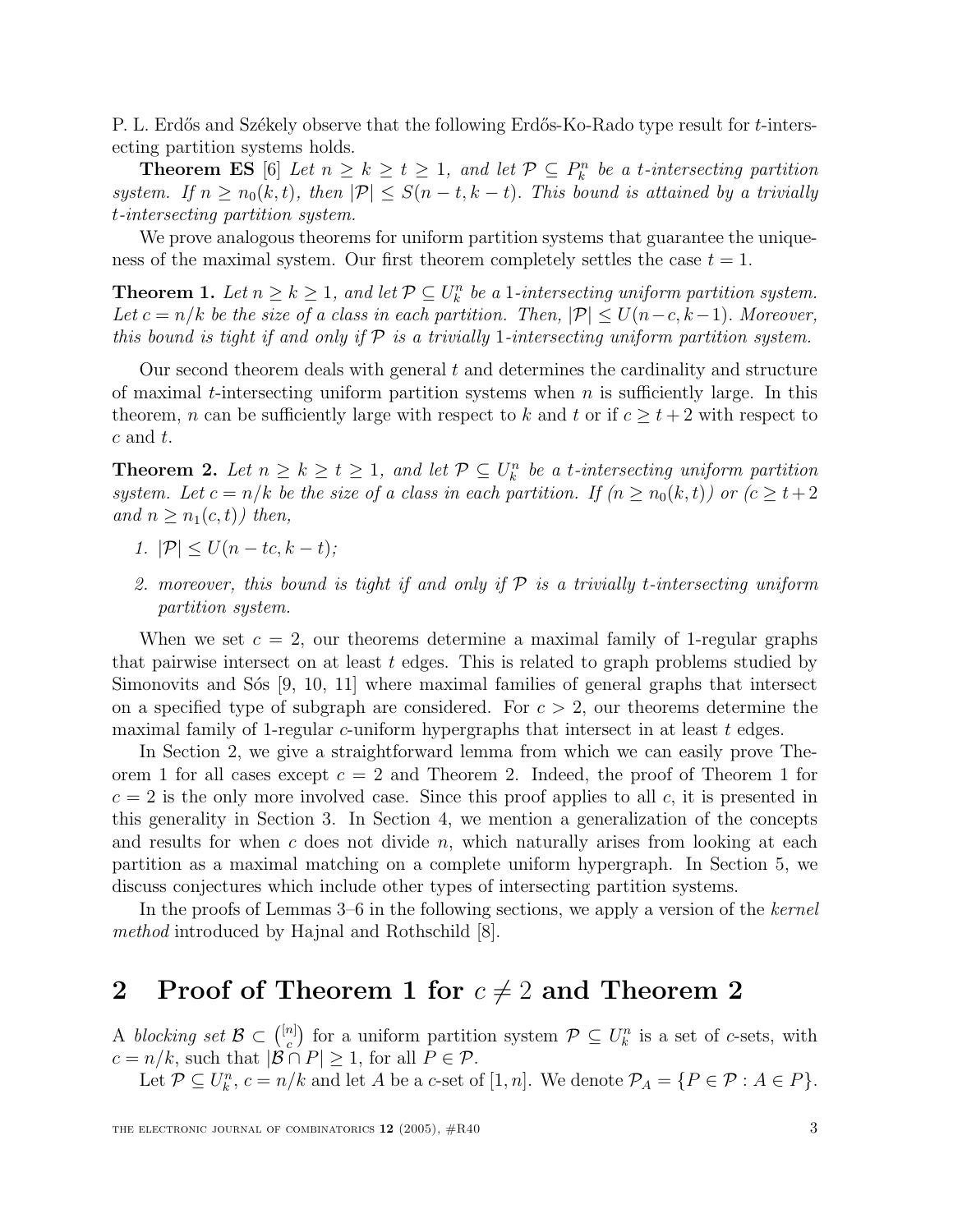**Lemma 3.** Let  $n \geq k$  and  $k - 2 \geq t \geq 1$ , and let  $\mathcal{P} \subseteq U_k^n$  be a t-intersecting partition system. Let  $c = n/k$  be the size of a class in each partition. Assume that there does not exist a c-set that occurs as a class in every partition in  $P$ . Then,

$$
|\mathcal{P}| \le k {k-2 \choose t} U(n-(t+1)c, k-(t+1)).
$$

*Proof.* Let A be a class from a partition in  $\mathcal{P}$ . Since no single class occurs in every partition in P, there is a partition  $Q \in \mathcal{P}$  that does not contain A. Every partition in  $\mathcal{P}_A$  must t-intersect Q. There are at most  $k-2$  classes in Q that do not contain an element in A. Each partition in  $\mathcal{P}_A$  must contain at least t of these  $k-2$  classes. Thus, for any class A,  $|\mathcal{P}_A| \leq {k-2 \choose t} U(n-(t+1)c, k-(t+1)).$ 

Let  $R \in \mathcal{P}$ . Then, R is a blocking set of  $\mathcal{P}$ , and  $\mathcal{P} = \bigcup_{A \in R} \mathcal{P}_A$ . Thus, since  $|R| = k$ , we get

$$
|\mathcal{P}| \le k {k-2 \choose t} U(n-(t+1)c, k-(t+1)).
$$

**Proof of Theorem 1 for**  $c \neq 2$ . The theorem is clearly true when  $c = 1$  and when  $k = 1$  or  $k = 2$ . Let  $n \ge k \ge 3$  and  $c = n/k \ge 3$ . Let  $\mathcal{P} \subseteq U_k^n$  be a maximal 1-intersecting uniform partition system that is not trivially 1-intersecting. By Lemma 3

$$
|\mathcal{P}| \le k(k-2)U(n-2c,k-2).
$$

For  $k \geq 3$  and  $c \geq 3$ ,

$$
\binom{kc-c}{c} \ge \binom{3k-3}{3} \ge k(k-1)(k-2).
$$

Thus, we have  $k(k-2) < \frac{1}{k-1} {n-c \choose c}$  and the theorem holds for  $c \neq 2$ .

 $\Box$ 

 $\Box$ 

**Proof of Theorem 2.** If  $t = k$  or  $t = k - 1$  then two k-partitions are t-intersecting if and only if they are identical. Thus the theorem holds for  $t = k$  or  $t = k - 1$ .

Let  $n \geq k$  and  $k - 2 \geq t \geq 1$ . Let  $\mathcal{P} \subseteq U_k^n$  be a maximal t-intersecting uniform partition system that is not trivially *t*-intersecting. Let  $c = n/k$  be the size of a class in each partition. It is enough to show that for n large enough  $|\mathcal{P}| < U(n - tc, k - t)$ .

For  $c = 1$ , there is only one partition and  $|\mathcal{P}| = 1$ , so we assume  $c \geq 2$ . Let A be the set of all c-sets that occur in every partition in P. Let  $s = |\mathcal{A}|$  and since P is not trivially t-intersecting, we have  $0 \leq s < t$ . Consider the system  $\mathcal{P}' = \{P \setminus \mathcal{A} : P \in \mathcal{P}\}.$ The system  $\mathcal{P}'$  is a t'-intersecting partition system contained in  $U_{k'}^{n'}$ , with  $k'=k-s$ ,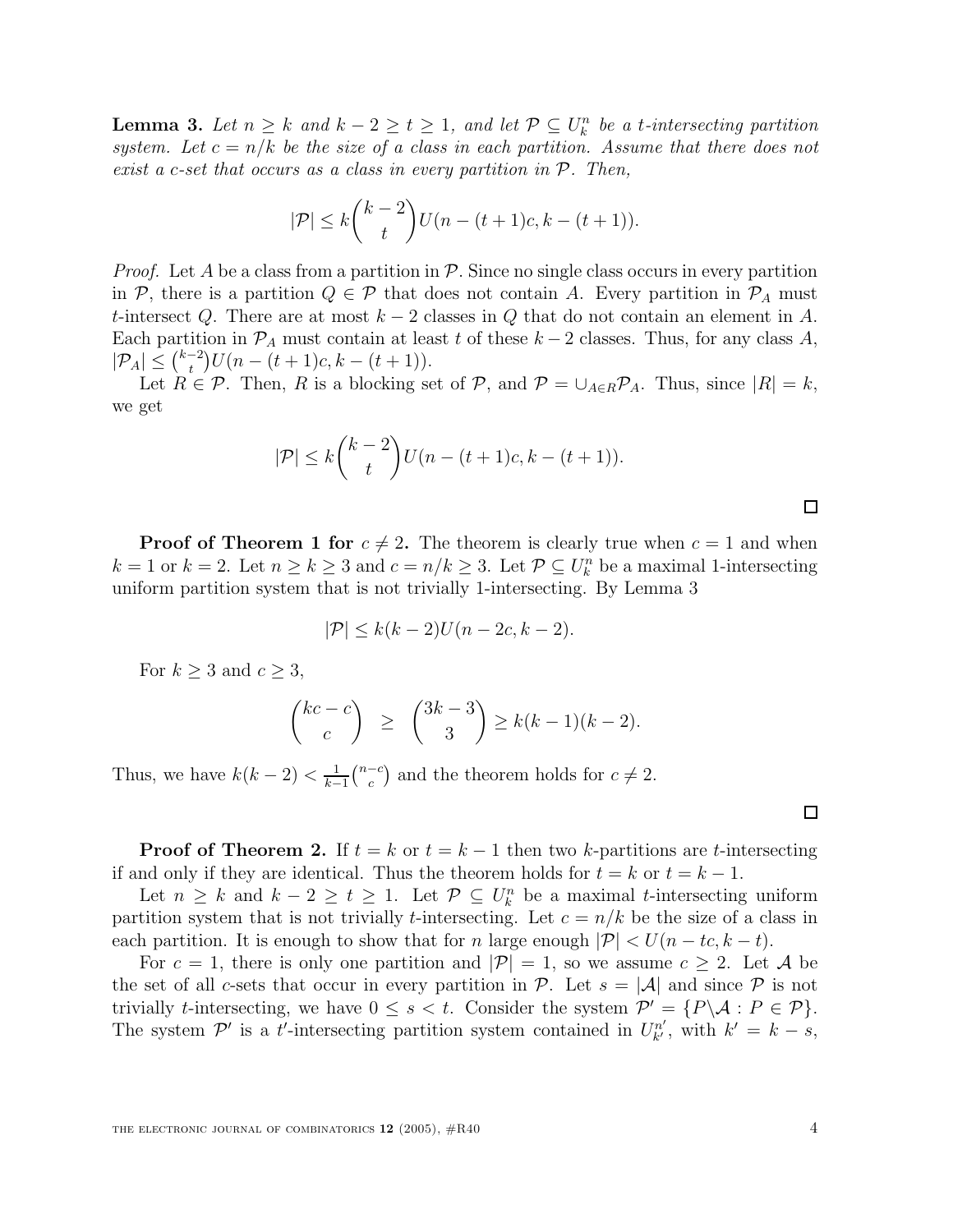$t' = t - s$  and  $n' = n - sc = c(k - s)$ , and  $|\mathcal{P}| = |\mathcal{P}'|$ . Furthermore, there exists no c-set in every partition in  $\mathcal{P}'$ , so by Lemma 3,

$$
|\mathcal{P}'| \leq k' \binom{k'-2}{t'} U(n' - (t'+1)c, k' - (t'+1))
$$
  
=  $(k-s) \binom{k-s-2}{t-s} U(n - (t+1)c, k - (t+1))$   
 $\leq k \binom{k-2}{t} U(n - (t+1)c, k - (t+1)).$ 

For  $(c \geq t + 2$  and  $n \geq n_1(c, t)$  or  $(n \geq n_0(k, t))$ , we have

$$
k\binom{k-2}{t} < \frac{1}{k-t}\binom{n-tc}{c}.
$$

Therefore,

$$
|\mathcal{P}'| < \frac{1}{k-t} {n-tc \choose c} U(n-(t+1)c, k-(t+1))
$$
  
=  $U(n-tc, k-t).$ 

#### **3 Proof of Theorem 1 for general** c

It only remains to prove the case  $c = 2$  of Theorem 1, but we give the proof for general c, as it follows similarly.

Let  $\mathcal{P} \subseteq U_k^n$ ,  $c = n/k$  and let A be a set of c-subsets of [1, n]. We denote  $\mathcal{P}_{\mathcal{A}} = \{P \in$  $P : A \subseteq P$ .

**Lemma 4.** Let  $n \geq k \geq 1$ , and let  $\mathcal{P} \subseteq U_k^n$  be a 1-intersecting partition system that is not trivially 1-intersecting. Let  $c = n/k$  be the size of a class in each partition. Let l be the size of the smallest blocking set for  $P$ . Then, for any  $1 \leq i \leq l$ , any given set of i classes of a partition can occur together in at most

$$
(k-i)(k-(i+1))\cdots(k-(l-1))U(c(k-l),k-l)
$$

partitions in P.

*Proof.* Use induction on  $l - i$ . If  $i = l - 1$ , consider a set of  $(l - 1)$  disjoint c-sets  $\mathcal{A} = \{A_1, A_2, \ldots, A_{l-1}\}.$  Since  $|\mathcal{A}| < l$ , the set A is not a blocking set for P. So, there exists a partition Q in P that does not contain any of the  $A_j \in \mathcal{A}$ . There are at least l −1 classes in Q that contain some element of  $A_1 \cup A_2 \cup \cdots \cup A_{l-1}$ . So, there are at most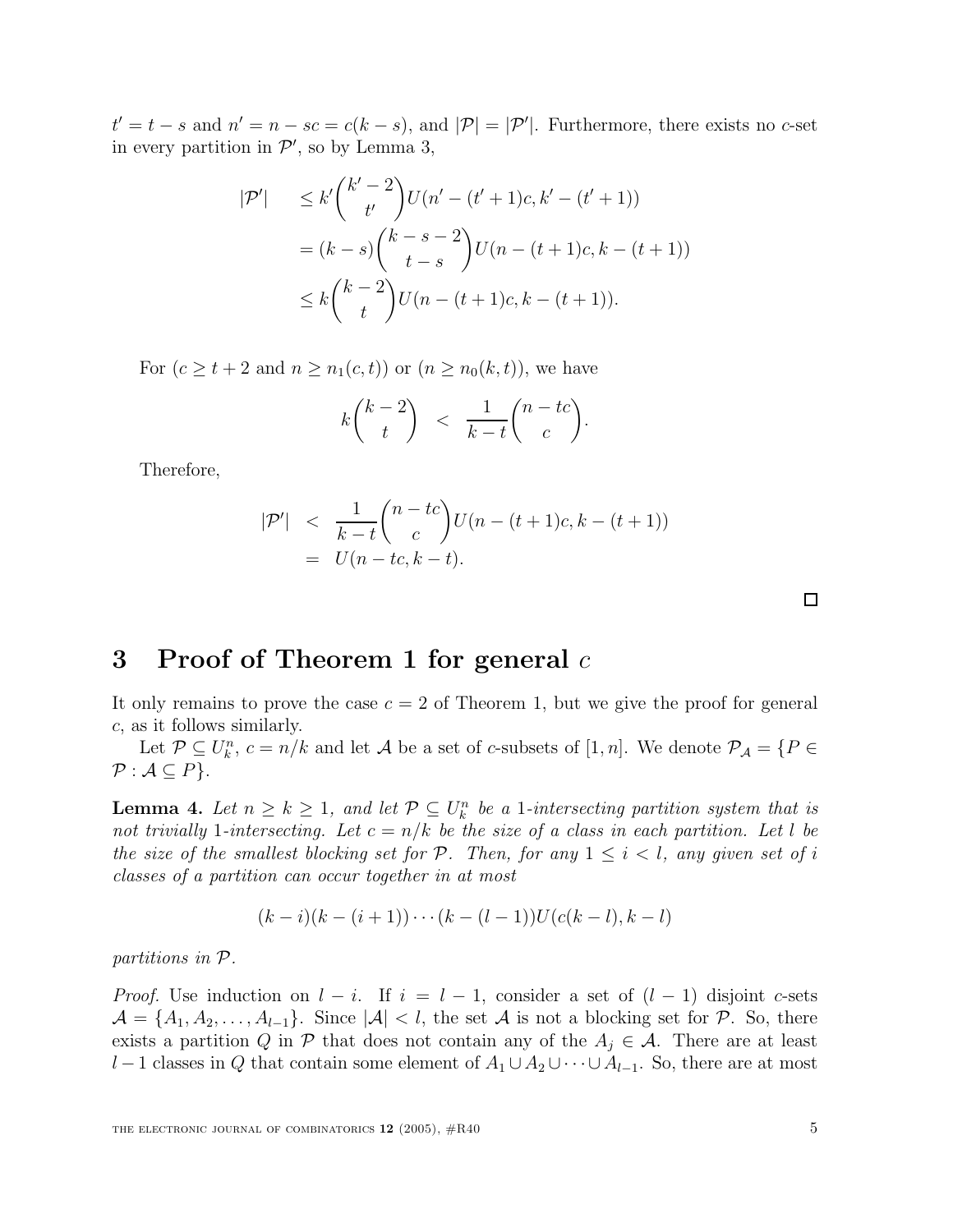$k-(l-1)$  classes in Q that could appear in a partition in  $\mathcal{P}_{\mathcal{A}}$ . Each partition in  $\mathcal{P}_{\mathcal{A}}$  must contain at least one of these  $k - (l - 1)$  classes. Thus,

$$
|\mathcal{P}_{\mathcal{A}}| \le (k - (l - 1))U(n - (l - 1)c - c, k - (l - 1) - 1)
$$
  
=  $(k - l + 1)U(n - lc, k - l).$ 

This completes the case  $l = i + 1$ .

Now, for  $l \geq i+1$ , we assume that any set of i disjoint c-sets can occur together in at most

$$
(k-i)(k-(i+1))\cdots(k-l+1)U(n-lc,k-l)
$$

partitions in P. Consider any set of  $(i-1)$  disjoint c-sets  $\mathcal{A} = \{A_1, A_2, \ldots, A_{i-1}\}.$  Since  $i-1 < l$ , there exists a partition  $Q \in \mathcal{P}$ , which does not contain any of the  $A_i \in \mathcal{A}$ . There are at most  $k - (i - 1)$  classes in Q that could appear in a partition in  $\mathcal{P}_{\mathcal{A}}$ . By the induction hypothesis, each of these  $k - (i - 1)$  classes can occur together with all  $A_j \in \mathcal{A}$ in at most  $(k-i)(k-i+1)\cdots(k-l+1)U(n-lc, k-l)$  partitions. Thus,

$$
|\mathcal{P}_{\mathcal{A}}| \leq (k - (i-1))(k - i) \cdots (k - l + 1)U(n - lc, k - l).
$$

 $\Box$ 

We need a slightly stronger version of the previous lemma for  $i = 1$ .

**Lemma 5.** Let  $n \geq k \geq 1$ , and let  $\mathcal{P} \subseteq U_k^n$  be a 1-intersecting system that is not trivially 1-intersecting. Let  $c = n/k$  be the size of a class in each partition. Let  $l < k$  be the size of the smallest blocking set for  $P$ . Any class can occur in at most

$$
(k-2)\left(\prod_{i=2}^{l-1}(k-i)\right)U(n-lc,k-l)
$$

partitions in P.

*Proof.* From Lemma 4 with  $i = 2$ , any pair of classes can occur in at most  $(k-2)\cdots(k-1)$  $(l-1)$ ) $U(n-lc, k-l)$  partitions.

Let A be a class in a partition in  $P$ . Since the system is not trivially 1-intersecting, there exists a partition  $Q \in \mathcal{P}$  which does not contain A. Any partition in  $\mathcal{P}_A$  must intersect  $Q$ . The elements from  $A$  must be in at least two separate classes in  $Q$ , thus there are at most  $k-2$  classes in Q which could be in this intersection. Each of these k − 2 classes can occur in at most  $(k-2)\cdots(k-(l-1))U(n-lc, k-l)$  partitions in  $\mathcal{P}_A$ . Thus,

$$
|\mathcal{P}_A| \le (k-2) \left( \prod_{i=2}^{l-1} (k-i) \right) U(n-lc, k-l).
$$

 $\Box$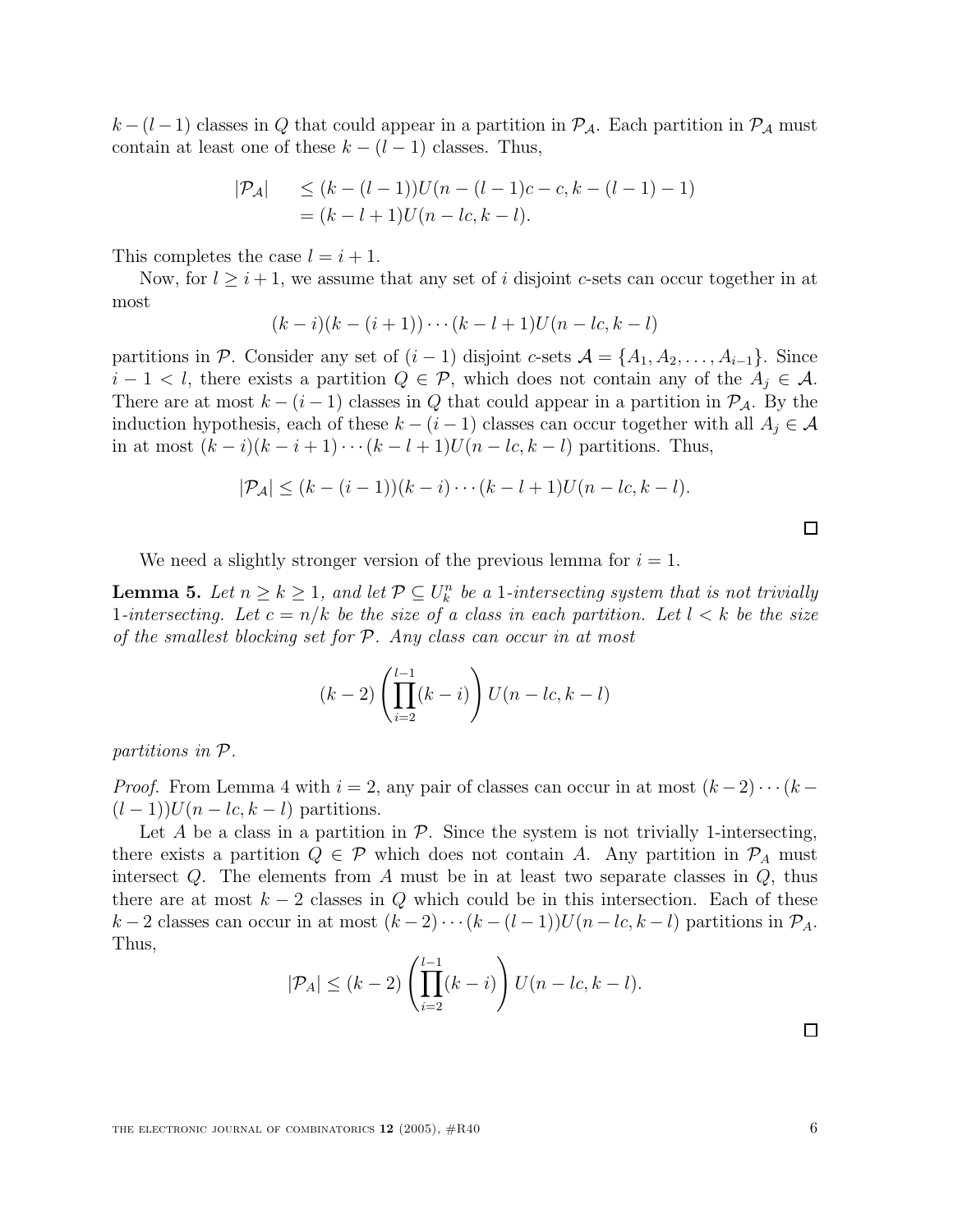**Lemma 6.** Let  $n \geq k \geq 4$ , and let  $\mathcal{P} \subseteq U_k^n$  be a 1-intersecting partition system that is not trivially 1-intersecting. Let  $l$  be the size of the smallest blocking set for  $P$ . If  $l = k - 1$  or k, then any set of  $i < k - 2$  classes of a partition can occur in at most  $(k-i)(k-i-1)(k-i-2)\cdots 3$  partitions in  $\mathcal{P}$ .

*Proof.* Since  $l \geq k-1$ , for any set A of  $(k-2)$  classes, there exists a partition  $Q \in \mathcal{P}$ that does not contain any of the classes in A. Any partition in  $\mathcal{P}_{\mathcal{A}}$  must intersect Q and there are at most 2 classes in  $Q$  which could be in this intersection. Once a class from  $Q$ is chosen, the last class of the partition is determined. Thus, any set of  $k-2$  classes can occur in at most one partition in  $P$ .

We will use induction on  $k - i$ . If  $i = k - 3$  consider a set A of  $k - 3$  classes. Since  $|\mathcal{A}| < l-1$ , there is a partition  $Q \in \mathcal{P}$  that does not contain any of the classes in  $\mathcal{A}$ . There are at most  $k - (k - 3) = 3$  classes in Q that could appear in a partition in  $\mathcal{P}_{\mathcal{A}}$ . Since no set of  $(k-2)$  c-sets can occur in more than one partition,  $|\mathcal{P}_A| \leq 3$ .

Now, if  $i \leq k-3$  we assume that any set of i classes of a partition can occur together in at most  $(k-i)(k-i-1)(k-i-2)\cdots 3$  partitions in P. Consider any set A of  $(i-1)$ classes. There exists a partition  $Q \in \mathcal{P}$  which does not contain any of the classes in A. There are at most  $k - (i - 1)$  classes in Q which could occur in a partition in  $\mathcal{P}_{\mathcal{A}}$ . Thus,  $|\mathcal{P}_{\mathcal{A}}| \leq (k - (i-1))(k - i)(k - i - 1)(k - i - 2) \cdots 3.$ 

Before giving the proof of the Theorem 1, we state two lemmas, which can be easily proved by induction on  $l$  and  $j$ , respectively.

**Lemma 7.** For  $k - 2 \geq l \geq 2$ ,

$$
l(k-2)\prod_{i=2}^{l-1}(k-i)<\prod_{i=1}^{l-1}(2(k-i)-1).
$$

**Lemma 8.** Let  $k > j$ ,  $c \geq 1$  and  $n = ck$ . Then,

$$
U(c(k-1),k-1) = \left(\prod_{i=1}^{j-1} {ck - ic - 1 \choose c-1} \right) U(c(k-j),k-j).
$$
 (1)

**Proof of Theorem 1.** Let  $\mathcal{P} \subseteq U_k^n$  be a maximal 1-intersecting partition system that is not trivially 1-intersecting. It is enough to show that  $|\mathcal{P}| < U(n-c, k-1)$ . If  $k = 2$  or 3 then every maximal 1-intersecting partition system is trivially 1-intersecting, so we know that  $k \geq 4$ . For the same reason, we know  $c \geq 2$ . Let l be the size of the smallest blocking set for P. Since P is not trivially 1-intersecting, we know that  $l > 1$ .

**Case 1.**  $l \leq k - 2$ .

There exists a blocking set  $\mathcal{B}$  for  $\mathcal{P}$  with  $|\mathcal{B}| = l$ , and from Lemma 5 each class in  $\mathcal{B}$ can be in at most  $(k-2)\left(\prod_{i=2}^{l-1}(k-i)\right)U(c(k-l),k-l)$  partitions in  $\mathcal{P}$ . Thus,

$$
|\mathcal{P}| \leq l(k-2) \left( \prod_{i=2}^{l-1} (k-i) \right) U(c(k-l), k-l).
$$
 (2)

THE ELECTRONIC JOURNAL OF COMBINATORICS  $12$  (2005),  $\#R40$  7

 $\Box$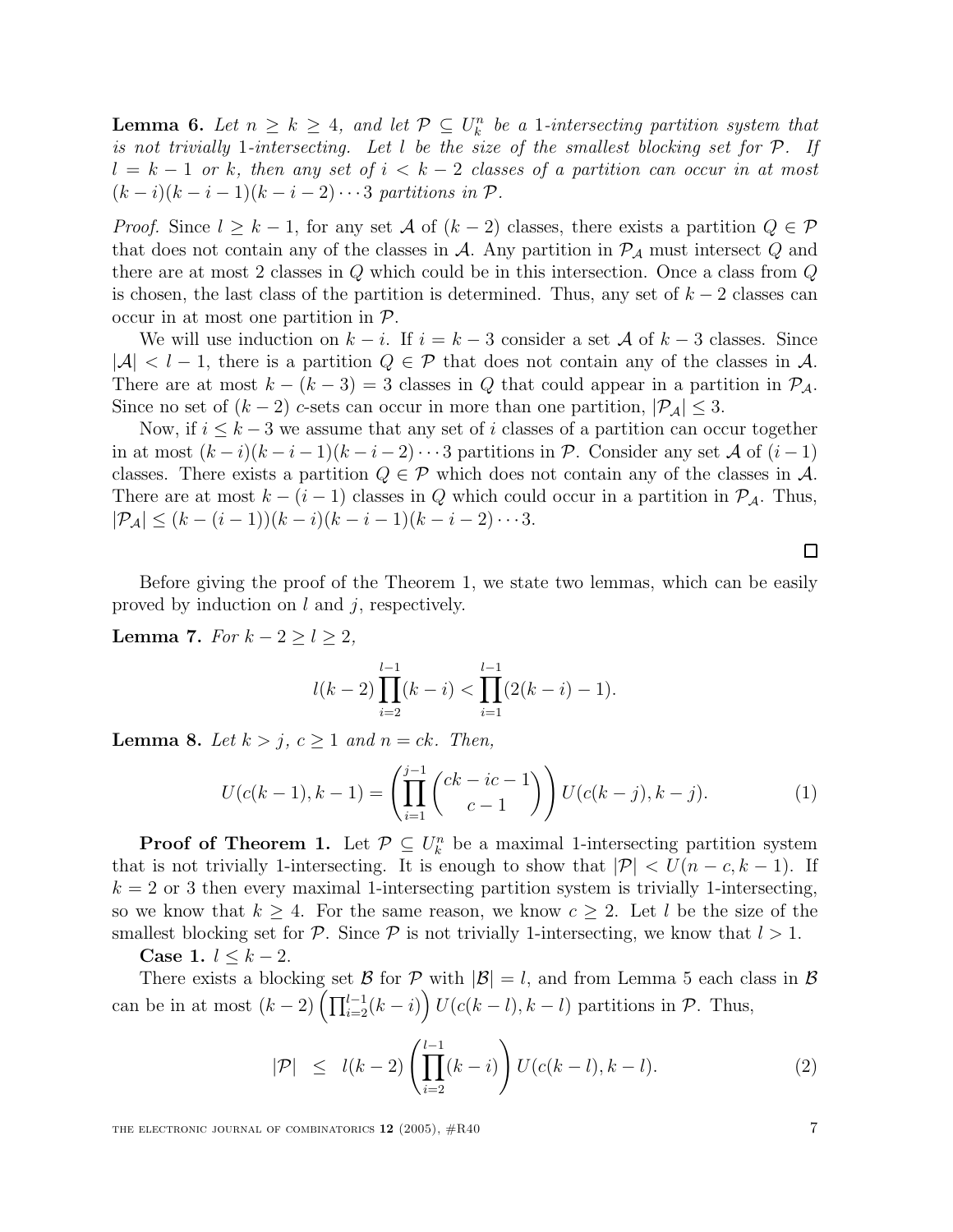From Lemma 7, and the fact that  $2(k-i) - 2 \leq {\binom{c(k-i)-1}{c-1}}$  for all  $c \geq 2$  we get,

$$
l(k-2)\prod_{i=2}^{l-1}(k-i) < \prod_{i=1}^{l-1}(2(k-i)-1) \le \prod_{i=1}^{l-1}\binom{c(k-i)-1}{c-1}.\tag{3}
$$

Therefore,

$$
|\mathcal{P}| \le l(k-2) \left(\prod_{i=2}^{l-1} (k-i)\right) U(c(k-l), k-l) \quad \text{(by equation 2)}
$$
  

$$
< \left(\prod_{i=1}^{l-1} {\binom{c(k-i)-1}{c-1}}\right) U(c(k-l), k-l) \quad \text{(by equation 3)}
$$
  

$$
= U(c(k-1), k-1) \quad \text{(by Lemma 8 with } j=l)
$$
  

$$
= U(n-c, k-1).
$$

**Case 2.**  $k \ge l \ge k - 1$ .

By Lemma 6, any single class can occur in at most  $(k-1)(k-2)(k-3)\cdots 3$  partitions in  $P$ . Since there exists a blocking set of cardinality  $k$ , then

$$
|\mathcal{P}| \le k(k-1)(k-2)(k-3)\cdots 3 = \prod_{i=1}^{k-2} (k-i+1).
$$
 (4)

We have

$$
k - i + 1 < 2k - 2i - 1, \quad \text{for all } i \le k - 3,\tag{5}
$$

and

$$
2(k-i) - 1 \le \binom{c(k-i) - 1}{c - 1}, \quad \text{for all } c \ge 2.
$$
 (6)

Therefore,

$$
|\mathcal{P}| \leq \prod_{i=1}^{k-2} (k - i + 1) \qquad \text{(by equation 4)}
$$
  
=  $3 \prod_{i=1}^{k-3} (k - i + 1)$   
 $\leq 3 \prod_{i=1}^{k-3} (2k - 2i - 1) \qquad \text{(by equation 5 and } k \geq 4)$   
=  $\prod_{i=1}^{k-2} (2k - 2i - 1)$   
 $\leq \prod_{i=1}^{k-2} \binom{c(k-i) - 1}{c - 1} \qquad \text{(by equation 6 and } c \geq 2)$   
=  $U(c(k-1), k-1) \qquad \text{(by Lemma 8 with } j = k-1 \text{ and } U(c, 1) = 1)$   
=  $U(n-c, k-1).$ 

 $\Box$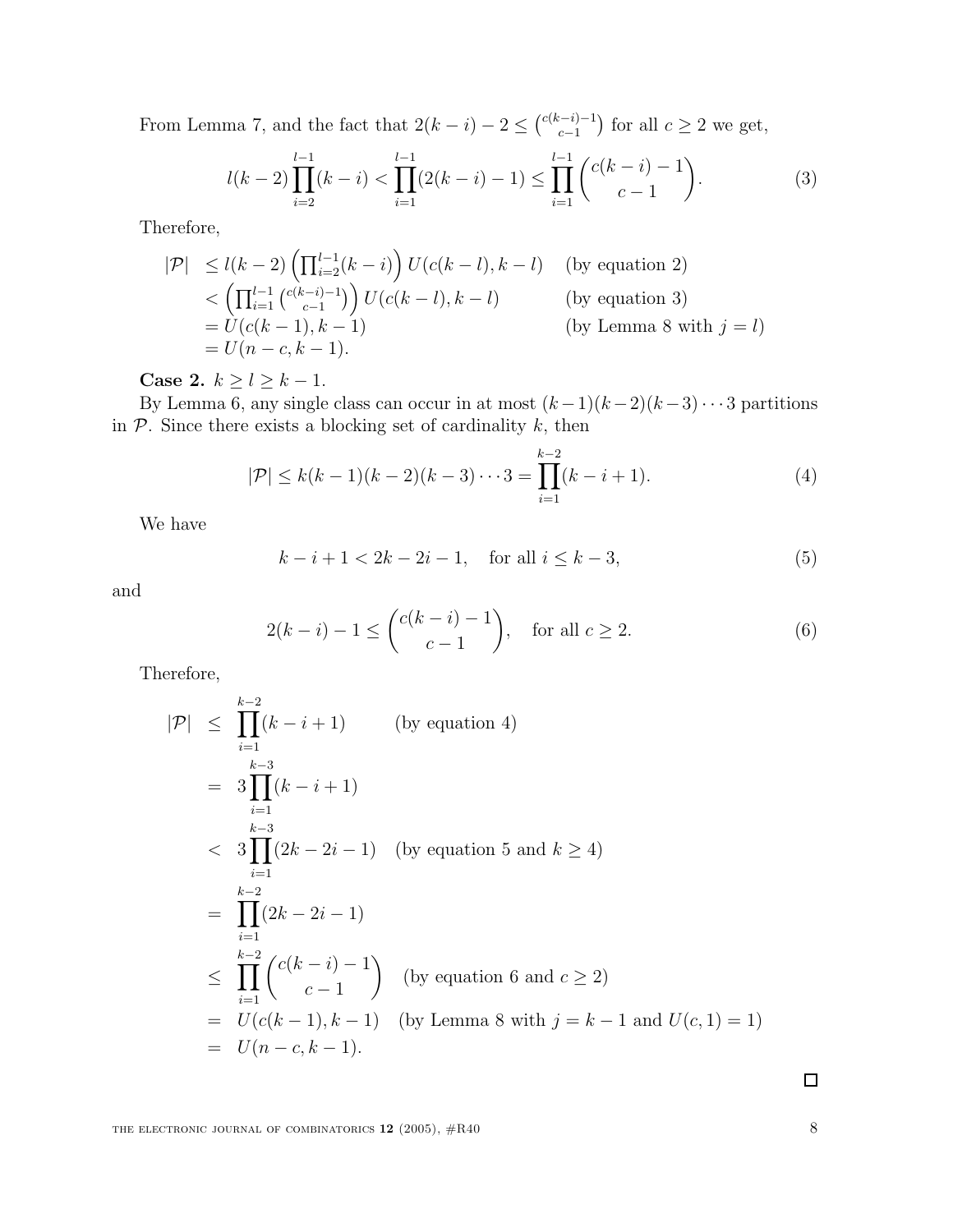#### **4 Intersecting Maximal Matchings**

As mentioned in the introduction, our theorems can be seen as results on maximal families of 1-regular c-uniform hypergraphs on  $n$  vertices that intersect in at least  $t$  edges. Alternatively, these hypergraphs can be thought of as perfect matchings on  $K_n^c$ , the complete  $c$ -uniform hypergraph on  $n$  vertices. Thus, we can generalize our results for the case when  $c$  does not divide  $n$ , by considering maximal matchings in place of perfect ones.

Define a  $(n, c)$ -packing to be a set of disjoint c-sets of an n-set. Let  $P_{n,c}$  denote the set of all maximal  $(n, c)$ -packings, that is, all  $(n, c)$ -packings with  $\lfloor \frac{n}{c} \rfloor$  c-sets. Set  $P(n, c) = |P_{n,c}|$ , then for  $k = \lfloor \frac{n}{c} \rfloor$ ,

$$
P(n,c) = \frac{1}{k!} \binom{n}{c} \binom{n-c}{c} \cdots \binom{n-(k-1)c}{c}.
$$

An  $(n, c)$ -packing system  $\mathcal{P} \subseteq \mathcal{P}_{n,c}$  is t-intersecting if  $|P \cap Q| \geq t$ , for all  $P, Q \in \mathcal{P}$ . It is straightforward to define a trivially intersecting  $t$ -intersecting  $(n, c)$ -packing system.

Generalizations of Theorems 1 and 2 are stated next without proof. The proofs for these are very similar to the ones used for the original theorems. Indeed, the only change to the original proofs is that Lemma 3 needs to have  $k-1$  in place of  $k-2$  in the upper bound on  $|\mathcal{P}|$ .

**Lemma 9.** Let n, c, t and k be positive integers with  $n \geq c$  and  $t < k = \lfloor n/c \rfloor$ . Let  $P \subseteq P_{n,c}$  be a t-intersecting  $(n, c)$ -packing system. Assume that there does not exist a c-set that occurs in every  $(n, c)$ -packing in  $P$ . Then,

$$
|\mathcal{P}| \le k {k-1 \choose t} P(n-(t+1)c, c).
$$

**Theorem 10.** Let  $n \geq c$  and  $k = \lfloor \frac{n}{c} \rfloor$ . Let  $\mathcal{P} \subseteq P_{n,c}$  be a 1-intersecting  $(n, c)$ -packing system. Then  $|\mathcal{P}| \leq P(n-c, c)$ . Moreover, this bound is tight if and only if  $\mathcal{P}$  is a trivially 1-intersecting  $(n, c)$ -packing system.

**Theorem 11.** Let  $n \geq c$  and  $t \leq k = \lfloor \frac{n}{c} \rfloor$ . Let  $\mathcal{P} \subseteq P_{n,c}$  be a t-intersecting  $(n, c)$ -packing system. If  $(n \ge n_0(k, t))$  or  $(c \ge t + 2$  and  $n \ge n_1(c, t))$  then,

- 1.  $|\mathcal{P}| < P(n tc, c);$
- 2. moreover, this bound is tight if and only if  $\mathcal P$  is a trivially t-intersecting  $(n, c)$ -packing system.

### **5 Open problems and conjectures**

We conclude with some open problems and conjectures. The first subsection involves extensions of Theorem 2 for general  $n$ . The second subsection is concerned with another type of intersecting partition system, which generalizes 1-intersecting partition systems.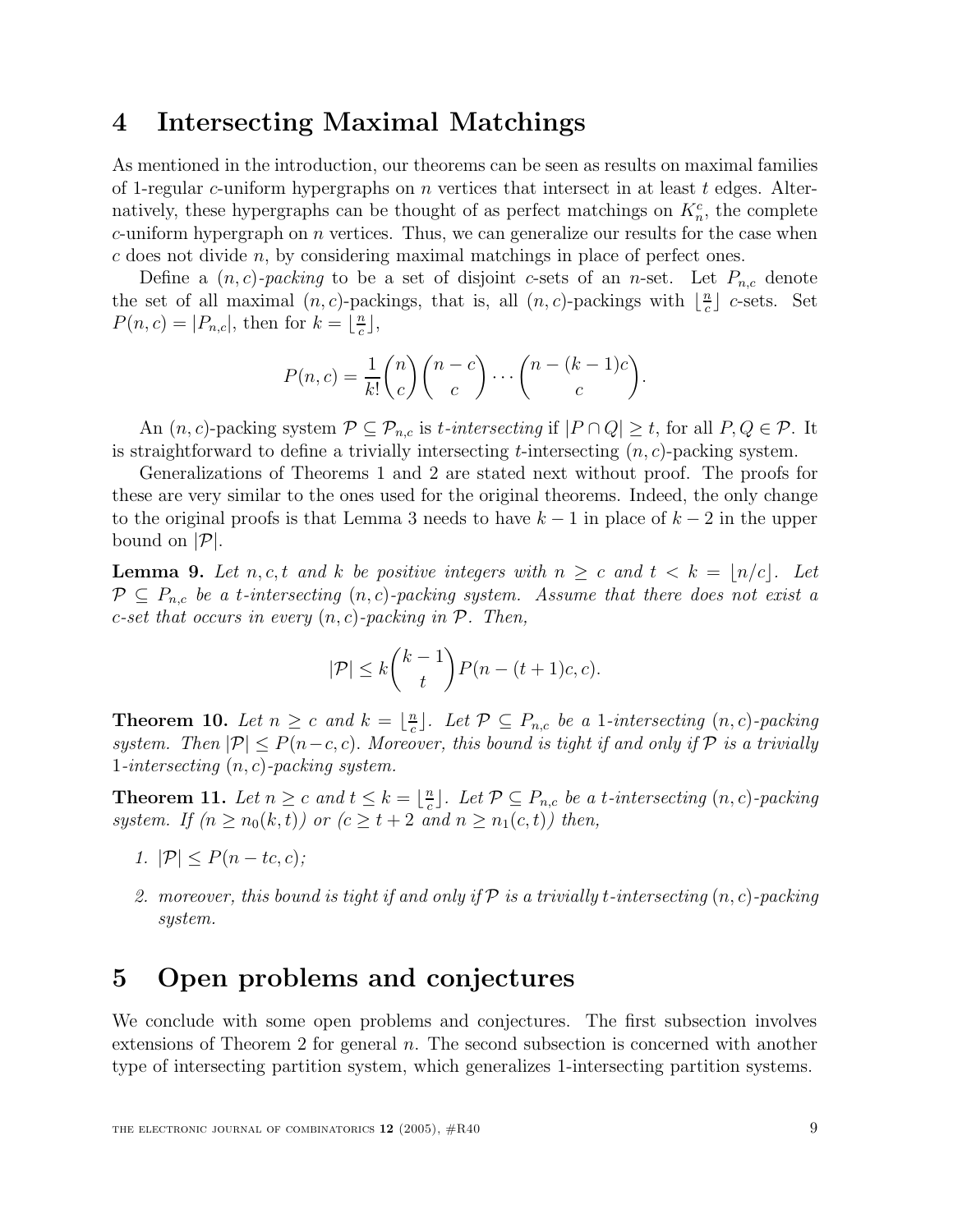#### **5.1 Towards a complete theorem for** t**-intersecting partition systems**

Ahlswede and Khachatrian [3] have extended the Erd˝os-Ko-Rado theorem for set systems by determining the size and structure of all maximal t-intersecting set systems  $P \subseteq \binom{[n]}{k}$ for all possible  $n \leq (k - t + 1)(t + 1)$ . This remarkable result went beyond proving a conjecture by Frankl [7] that stated a specific list of candidates for maximal set systems. Next, we state conjectures for uniform t-intersecting partition systems, which parallel the conjecture of Frankl and the theorem of Ahlswede and Khachatrian, respectively.

For  $0 < i \leq (k - t)/2$ , define the partition system

$$
\mathcal{P}_i(n,k,t) = \{ P \in U_k^n : |P \cap \{ [1,c], [c+1,2c], \\ \dots, [(t+2i-1)c+1,(t+2i)c] \} | \ge t+i \}.
$$

Note that  $\mathcal{P}_0(n, k, t) = \mathcal{P}(n, k, t)$ .

**Conjecture 12.** Let  $n \geq k \geq t \geq 1$ , and let  $\mathcal{P} \subseteq U_k^n$  be a t-intersecting partition system. Then

$$
|\mathcal{P}| \leq \max_{0 \leq i \leq \frac{k-t}{2}} |\mathcal{P}_i(n, k, t)|.
$$

**Conjecture 13.** Let  $n \geq k \geq t \geq 1$ , and let  $\mathcal{P} \subseteq U_k^n$  be a t-intersecting partition system. If  $n_0(c, t, i + 1) < n < n_0(c, t, i)$ , then  $|\mathcal{P}| \leq |\mathcal{P}_i(n, k, t)|$ . Moreover, this bound is tight if and only if P is equal (up to permutations on  $[1, n]$ ) to  $P_i(n, k, t)$ .

One could hope to be able to use the ideas in [3] to prove these conjectures; however, key techniques such as left compression, which are used in their proofs, do not seem to work when dealing with partition systems.

We conclude with an infinite sequence of parameters  $(n, k, t)$  for which  $\mathcal{P}(n, k, t)$  is not maximal.

**Proposition 14.** Let  $n > k > 3$  and  $t = k - 3$ . If  $k > k_0(c)$ , then  $|\mathcal{P}_1(n, k, t)| >$  $|\mathcal{P}(n, k, t)|$ .

*Proof.* Let  $c = n/k$ . It is not difficult to see that  $|\mathcal{P}(n, k, k-3)| = \binom{3c-1}{c-1} \binom{2c-1}{c-1}$  and  $|\mathcal{P}_1(n, k, t)| = (t + 2)\binom{2c-1}{c-1} - t - 1$ . For k (and t, since  $t = k - 3$ ) sufficiently large

$$
\binom{3c-1}{c-1}\binom{2c-1}{c-1} < (t+2)\binom{2c-1}{c-1} - t - 1.
$$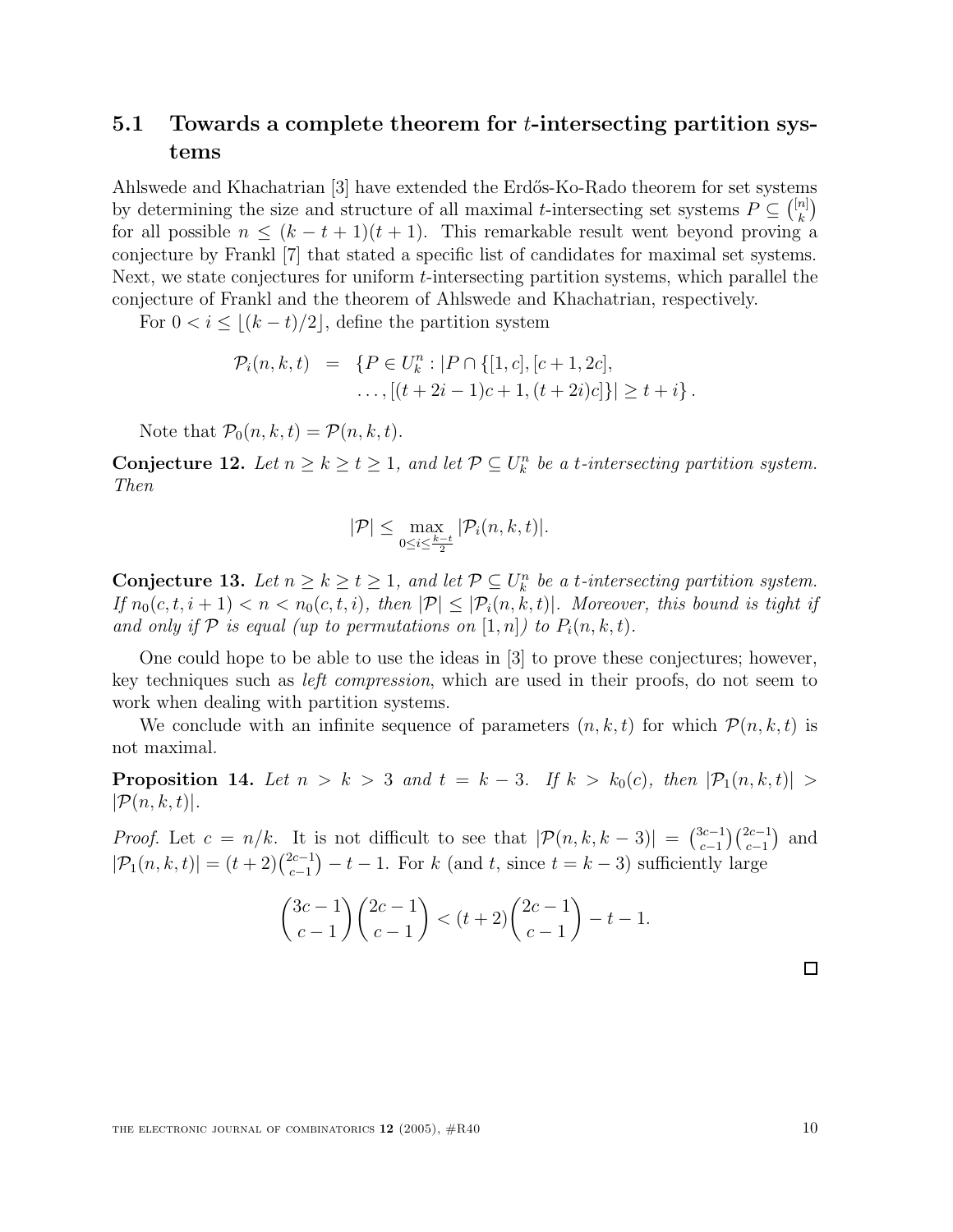#### **5.2 Conjectures for partially** t**-intersecting partition systems**

P. L. Erdős and Székely [6] define another type of intersecting partitions, which we call here partially t-intersecting. Two partitions  $P_1, P_2 \in P_k^n$  are said to be partially t-intersecting if there exist two classes  $C_1 \in P_1$  and  $C_2 \in P_2$  such that  $|C_1 \cap C_2| \geq t$ . The case  $t = 2$  is of particular interest: two partitions are said to intersect if their meet is above an atom.

**Conjecture 15.** (Czabarka's conjecture, see [6]) Let  $n \leq 2k-1$  and  $\mathcal{P} \subseteq P_k^n$  be a partially 2-intersecting partition system. Then,  $|\mathcal{P}| \leq S(n-1,k)$ . This bound is attained by the system

 ${P \in P_k^n : [1,2] \subseteq A$ , for some  $A \in P}$ .

We pose a similar conjecture for uniform partition systems.

**Conjecture 16.** Let  $n \geq k$  and  $t \leq c = n/k$ . Let  $\mathcal{P} \subseteq U_k^n$  be a partially t-intersecting partition system. Then,  $|\mathcal{P}| \leq {n-t \choose c-t} U(n-c, k-1)$ . Moreover, this bound is tight if and only if  $P$  is equal (up to permutations of  $[1,n]$ ) to

 ${P \in U_k^n : [1, t] \subseteq A$ , for some  $A \in P}$ .

Note that Theorem 1 confirms Conjecture 16 for  $t = c$ .

### **References**

- [1] R. Ahlswede, N. Alon, P. L. Erdős, M. Ruszinkó and L. A. Székely. Intersecting systems. Combinatorics, Probability and Computing, 6:127–137, 1993.
- [2] R. Ahlswede, N. Cai and Z. Zhang. Higher level extremal problems. J. Combinatorics, Information and System Sciences, 21(3-4):185–210, 1996.
- [3] R. Ahlswede and L. H. Khachatrian. The complete intersection theorem for systems of finite sets. European J. Combin., 18(2):125–136, 1997.
- [4] M. Deza and P. Frankl. Erdős-Ko-Rado theorem—22 years later. *SIAM J. Algebraic* Discrete Methods, 4(4):419–431, 1983.
- [5] P. Erdős, C. Ko, and R. Rado. Intersection theorems for systems of finite sets. *Quart.* J. Math. Oxford Ser., 2(12):313–320, 1961.
- [6] P. L. Erdős and L. A. Székely. Erdős-Ko-Rado theorems of higher order. Numbers, information and complexity (Bielefeld, 1998), 117–124, 2000.
- [7] P. Frankl. The Erdős-Ko-Rado theorem is true for  $n = ckt$ . Colloq. Math. Soc. János Bolyai, 18:365–375, 1978.
- [8] A. Hajnal and B. Rothschild. A generalization of the Erdős-Ko-Rado theorem on finite set systems. J. Combinatorial Theory Ser. A, 15:359–362, 1973.